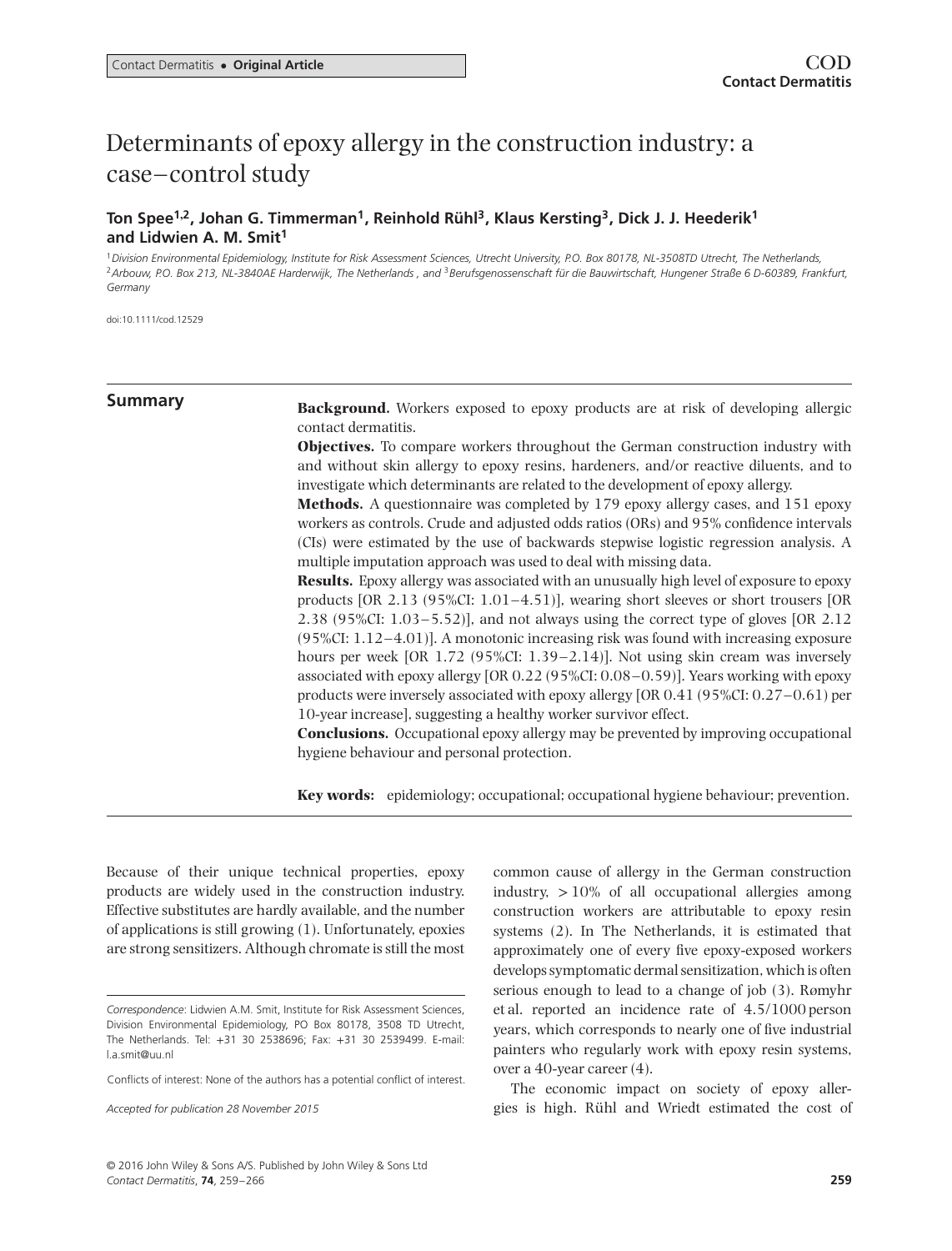occupational epoxy allergies for the whole EU in 2003 to be  $\epsilon$ 40 million (5). Financial compensation for work disability alone accounted for *>*€1.4 million in Germany in 2007. Furthermore, there are costs for medical treatment, absenteeism, employee replacement and retraining.

A few previous studies in epoxy workers suggested that poor occupational hygiene behaviour may increase the risk of skin exposure (6) and the development of epoxy allergy (1, 7). These studies evaluated working practices in 21 workers (6), and epoxy sensitization in 8 workers (1) and 22 workers (7), respectively. To the best of our knowledge, there are no adequately powered epidemiological studies that have systematically evaluated determinants of epoxy allergy among a larger group of workers from different companies representative of the industrial sector.

The aim of this case–control study was to investigate which determinants are related to the development of contact allergy against epoxy resins, hardeners, and/or reactive diluents. The policy information generated could form the basis for intervention strategies. The study focused on working practices, occupational hygiene behaviour, and personal protection.

# **Materials and Methods**

#### **Study design and population**

A case–control study was conducted among epoxy workers with a recognized epoxy skin allergy and epoxy workers without such an allergy. Cases were ascertained from the files of the German statutory accident insurance of the construction sector [Berufsgenossenschaft der Bauwirtschaft (BGBAU)]. Epoxy allergy is confirmed in approximately 100–150 persons annually by BGBAU, so we decided to collect data over a retrospective 4-year period to include an adequate number of cases. Workers with an epoxy allergy recognized as an occupational disease between 1 January 2004 and 31 December 2007 were invited to participate in the study. For recognition as an occupational disease, epoxy allergy has to be confirmed by means of a patch test. Controls were recruited at companies that regularly work with epoxy products and, in part, at instruction sessions for working with epoxies.

Cases received a questionnaire at their home address. Controls received a questionnaire at the end of the instruction session or by mail. They were asked to complete the questionnaire at home. Postage-free return envelopes were supplied to both groups. Questionnaires were distributed between 2011 and 2012 (cases) and between 2011 and 2013 (controls).

Subjects who did not complete the questionnaire, or stated that they had not worked with epoxy products, were excluded from analysis. In the case group, subjects who stated that they were not allergic to epoxies were also excluded from data analysis. In the control group, subjects who stated that they were allergic to epoxy products, seldom or never worked with epoxy products, or only recently started working for the current employer, were excluded from data analysis.

#### **Questionnaire**

Data on epoxy exposure and potential confounders were collected by means of a self-administered questionnaire. The questionnaire included items on personal characteristics, atopic predisposition, respiratory symptoms, skin symptoms (for cases: skin symptoms at the time of diagnosis), products used, tasks performed and working practices, personal protection and hygiene, and education and training. Questions about respiratory (8) and skin (9) symptoms were adopted from existing, validated questionnaires. The questions about epoxy products, tasks, working practices, personal protection and hygiene, and education and training were developed by two persons (T.S. and K.K.) who are familiar with working with epoxy products in the construction industry. The questions about glove use were validated in a separate study (10).

To score subjects for hand dermatitis, we used a questionnaire based on Smit et al. (9) and Jungbauer et al. (11) with a score for each question, as shown in Table 1. A positive answer to all questions yields 9 points. A score of at least 3 points is classified as 'possible hand dermatitis', and a score of at least 5 points as 'hand dermatitis'.

**Table 1.** Symptom score used to define dermatitis and possible dermatitis

| Question                                                                                      | Points <sup>a</sup> |
|-----------------------------------------------------------------------------------------------|---------------------|
| Have you had one of the following symptoms on your<br>hands or fingers in the past 12 months: |                     |
| - Red and swollen hands or fingers                                                            |                     |
| - Red hands or fingers with fissures                                                          | 2                   |
| - Vesicles on the hands or between the fingers                                                | 2                   |
| - Raw or scaly hands with fissures                                                            |                     |
| - Itchy hands or fingers with fissures                                                        |                     |
| Did one or more of these symptoms last for more than three<br>Weeks?                          |                     |
| Did one or more of these symptoms occur more than once<br>in the past 12 months?              |                     |

The last two questions were not asked in the case group, because, among people suffering from epoxy allergy, the answers would be positive by definition. Therefore, cases always score at least 2 points. aA score of at least 3 points is classified as 'possible dermatitis', and a score of at least 5 points as 'dermatitis'.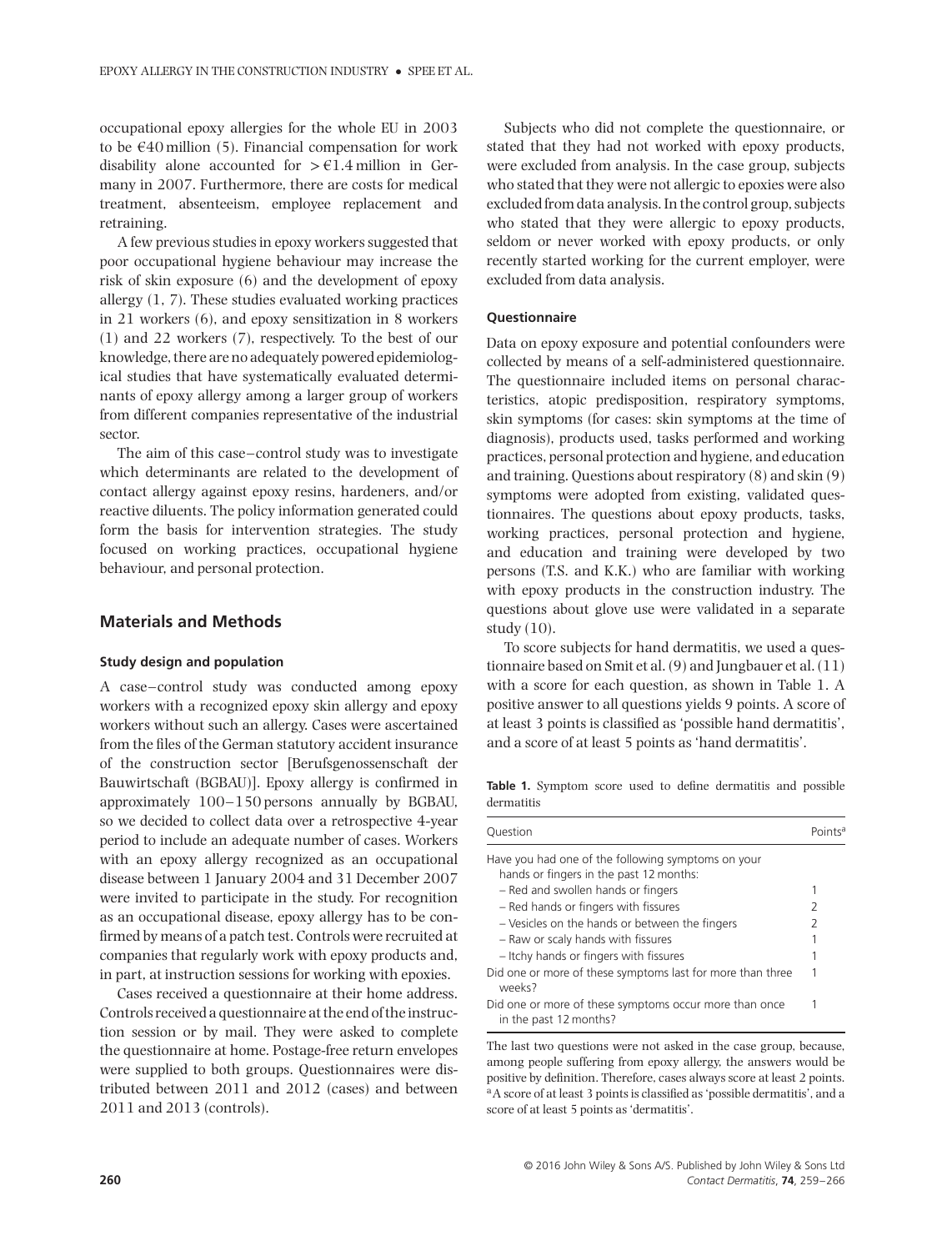We used an additional questionnaire that showed pictures of dermatitis of increasing severity on the hands, but also on other parts of the body [see (12) for an example of the pictures]. This photo-questionnaire, developed by the Dutch Centre for Occupational Skin Diseases, which is reported to have a negative predictive value of 99% (13), was used for comparison with the symptom-based questionnaire and to estimate the severity of the symptoms.

#### **Statistical analyses**

Statistical analyses were carried out with SASTM version 9.4 (SAS System for Windows™, SAS Institute, Cary, NC, USA) and R STUDIO for Windows<sup>TM</sup> (version 3.0.2).

To assess the association between epoxy allergy and various possible risk factors, crude and adjusted odds ratios (ORs) and 95% confidence intervals (CIs) were estimated by the use of backwards stepwise logistic regression analysis. All determinants with univariate *p*-values of *<*0.2 were included in the initial model. At each step, the determinant with the highest *p*-value was removed from the model. The final model consisted of all variables that remained significant  $(p < 0.05)$ . Determinants were corrected for all determinants in the final model to calculate adjusted ORs. A number of categorical questionnaire items were dichotomized for use in the regression analysis. Associations with continuous variables (years of working experience and hours per week working with epoxy products) were also analysed with a generalized additive model to evaluate the shape of the relationship.

As a sensitivity analysis, the analyses were repeated in a population in which controls with self-reported skin symptoms (but not necessarily epoxy allergy) were excluded. Analyses were also performed for only those cases who reported severe symptoms.

To deal with missing data, we used a multiple imputation approach. By assuming that missing data are missing at random, this method results in more precise estimates than those obtained in complete case analysis. A fully conditional specification method [described in (14)] was used to impute missing values. In total, 25 complete datasets were generated, analysed and combined by use of the MI and MIANALYZE procedures in SASTM. Imputations were based on case status and all variables shown in Table 3. Average attributable fractions were calculated according to Eide and Gefeller  $(15)$ , with the SAS<sup>TM</sup> macro provided by Rückinger et al. (16).

#### **Ethical issues**

The project was carried out in accordance with the code of conduct 'Use of data in health research' from the Dutch Federation of Biomedical Scientific Societies, which is in accordance with EU regulations (17). The purpose of the study was explained in a cover letter. Participation in the study was entirely voluntary, as was filling in the telephone number for retrieval of additional information. This was stated on the questionnaire. All participants signed an informed consent form.

# **Results**

## **Response to the questionnaire**

All 527 cases of epoxy allergy registered in the period under study received a questionnaire, 159 of which were returned as undeliverable. Of the remaining 368 cases, 185 (50%) returned the questionnaire.

Among the control group, 828 questionnaires were disseminated, and 242 of the controls returned the questionnaire (29%). Instruction sessions yielded 85 respondents; the remaining 157 were recruited directly at companies. Owing to logistic limitations, data collection from controls ran from 2009 until 2012. A total of 81 respondents were recruited at two large companies. The working practices at these companies were clearly different from those at other companies using epoxy products. To avoid spurious results owing to selection of controls from non-representative companies, it was decided to exclude workers from the large companies from data analysis.

Six respondents (3%) from the case group and 10 respondents (7%) from the control group were excluded from data analysis, for the reasons mentioned in Materials and Methods. Consequently, 179 cases and 151 controls were included in the analyses.

#### **Characteristics and activities of the respondents**

The characteristics of the study population are summarized in Table 2. Respondents could specify 16 different activities that applied to their tasks, and more than one answer was allowed. 'Corrosion protection' was most frequently mentioned (56.4%,  $n=186$ ), followed by concrete repair by injection  $(48.8\% , n=161)$  and industrial floor laying  $(43.0\% , n=142)$ . On average, controls had slightly more different tasks per person than cases (controls, 4.2 tasks per person; cases, 3.4 tasks per person).

According to the symptom-based questionnaire, 159 (88.8%) cases possibly had hand dermatitis, with 100 of them having hand dermatitis. A total of 2 controls met the criteria for hand dermatitis, and 12 more for possible hand dermatitis (14 in total, 9.3%).

According to the photo-questionnaire, 150 cases reported eczematous skin conditions (83.8%) and 124 reported severe skin conditions (69.3%). Among the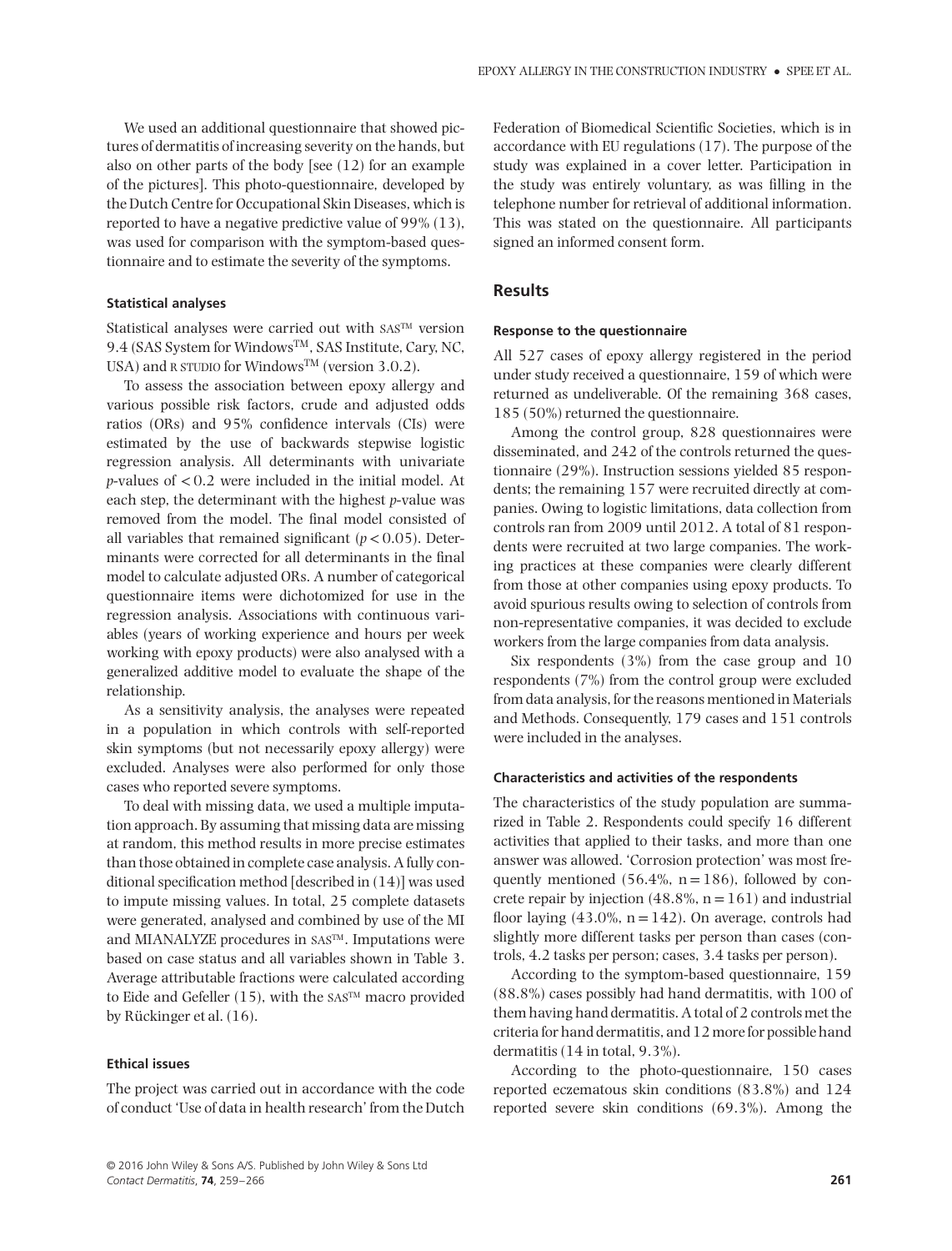|                                                                                                              | Cases $(n = 179)$ |               | Controls ( $n = 151$ ) |               |               |
|--------------------------------------------------------------------------------------------------------------|-------------------|---------------|------------------------|---------------|---------------|
| Variable                                                                                                     | Median            | $q1 - q3$     | Median                 | $q1 - q3$     |               |
| Age (years)                                                                                                  | 41.5 <sup>a</sup> | $32.0 - 49.0$ | 41.0 <sup>b</sup>      | $29.0 - 49.0$ |               |
| Years of working with epoxy products                                                                         | 6.0 <sup>b</sup>  | $3.0 - 12.0$  | $12.0^{b}$             | $7.0 - 20.0$  |               |
| Hours per week working with epoxy products                                                                   | 25                | $9.0 - 40.0$  | 5                      | $2.0 - 15.0$  |               |
| Amount of product used per week (I or kg)d                                                                   | 30                | $10.0 - 50.0$ | 20                     | $4.0 - 150.0$ |               |
| Number of years between starting to work with epoxy products<br>and epoxy allergy diagnosis ( $n = 74$ )     | 3                 | $2.0 - 8.0$   |                        |               |               |
| Number of years between epoxy allergy diagnosis and filling in the<br>questionnaire ( $n = 137$ )            | 5                 | $3.0 - 8.0$   |                        |               |               |
| Number of years between ceasing to work with epoxy products and<br>filling in the questionnaire ( $n = 87$ ) | 4                 | $2.0 - 7.0$   |                        |               |               |
|                                                                                                              | n                 | $\frac{0}{6}$ |                        | n             | $\frac{0}{6}$ |
| Possible dermatitis according to symptom-based questionnaire <sup>e</sup>                                    | 159               | 88.8          |                        | 12            | 8.0           |
| Dermatitis according to symptom-based questionnaire <sup>e</sup>                                             | 100               | 55.9          |                        | 2             | 1.3           |
| Symptoms according to photo-questionnaire                                                                    | 150               | 83.8          |                        | 23            | 15.2          |
| Mild symptoms                                                                                                | 26                | 14.5          |                        | 9             | 6.0           |
| Severe symptoms                                                                                              | 124               | 69.3          |                        | 14            | 9.3           |

**Table 2.** Characteristics of the study population of epoxy allergy cases and controls. q1, first quartile; q3, third quartile.

<sup>a</sup>At the time of epoxy allergy diagnosis.

<sup>b</sup>At the time of completing the questionnaire.

cPercentages of the total numbers of cases/controls.

dSome suppliers specify in Liters, others in kilograms.

eAccording to Jungbauer et al. (11).

controls, 23 subjects reported having at least one of the skin conditions depicted in the photo-questionnaire (15.2%), and 14 of these reported severe skin conditions (9.3% of all controls). Symptoms on the fingers [including fingertips (117, 65.4%)] were most often reported by cases, followed by the arms (98, 54.7%), the face (87, 48.6%), and the hands (75, 41.9%). In the control group, 8 subjects (5.3%) reported eczematous skin conditions on the fingertips/fingers/hands. Six of them reported severe skin conditions.

## **Determinants of epoxy allergy**

The results of the univariate and multiple logistic regression analyses are shown in Table 3. After adjustment, positive and statistically significant associations were found between epoxy allergy and intensity of exposure to epoxy products (hours per week; unusually high exposure to epoxy products), wearing short sleeves or short trousers, and not always using the right type of gloves. Working years with epoxy products and not using skin cream were inversely associated with epoxy allergy. Figure 1 shows smoothed plots representing the relationship between epoxy allergy and years of working experience and number of hours per week spent working with epoxy products. Years of working experience showed a steep inverse association with

epoxy allergy until 20 years, after which the magnitude of the association levelled off. Working hours per week showed a log-linear association with epoxy allergy. Upon exclusion of controls with any self-reported skin symptoms (not necessarily epoxy allergy), no major differences in ORs were found. Similar, but less precise, risk estimates were obtained when only cases who reported severe symptoms were used (data not shown).

# **Discussion**

The objective of our case–control study was to establish determinants associated with epoxy allergy in construction workers. We found strong associations of work hygiene behaviour and personal protection at the workplace with epoxy allergy. Wearing suitable gloves, long sleeves, and long trousers, even when it is warm, seems to protect against epoxy allergy, as does carefully working to avoid accidents such as a snapping injection hose and a vigorous exothermic reaction when resin and hardener are mixed.

The association with accidental exposure agrees with the findings of Kanerva et al. (18), who showed that a single accidental exposure to epoxy compounds may cause skin sensitization. Use of any type of glove, whether chemically resistant or not, showed no association, indicating that gloves made of cotton, leather and latex (household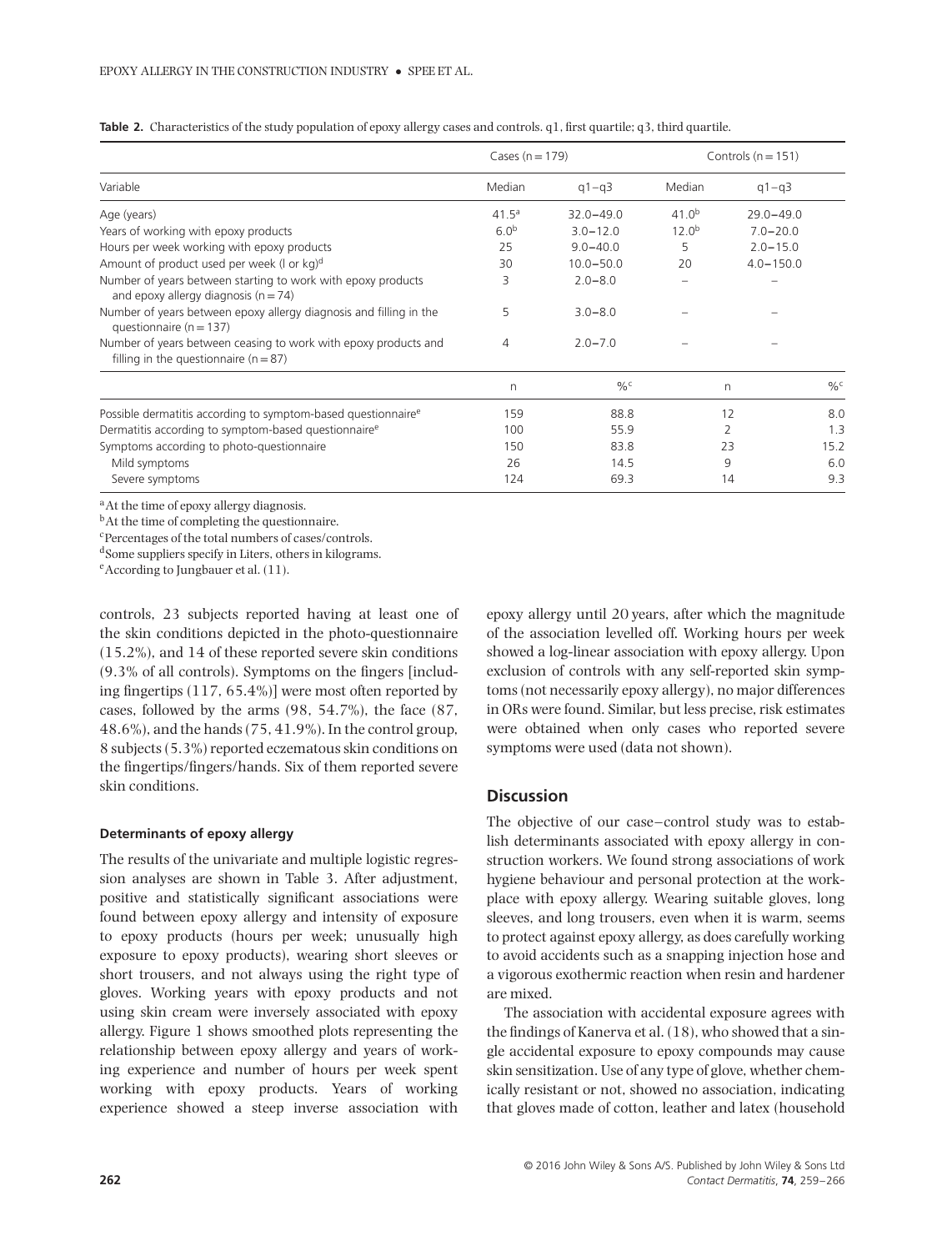**Table 3.** Determinants of epoxy allergy analysed in 179 cases and 151 controls

| Variable                                                                                                                     | n cases | n controls | Crude OR          | 95%CI         | Adjusted OR <sup>a</sup> | 95%CI         |
|------------------------------------------------------------------------------------------------------------------------------|---------|------------|-------------------|---------------|--------------------------|---------------|
| Age (per 10-year increase)                                                                                                   | 136     | 150        | 1.05 <sup>b</sup> | $0.86 - 1.29$ | 1.26                     | $0.95 - 1.66$ |
| Have you ever suffered from hay fever?                                                                                       |         |            |                   |               |                          |               |
| <b>No</b>                                                                                                                    | 126     | 107        | Reference         |               |                          |               |
| Yes/don't know                                                                                                               | 32      | 24         | 1.21              | $0.66 - 2.21$ |                          |               |
| Do you use a skin cream?                                                                                                     |         |            |                   |               |                          |               |
| Yes, more than once a day                                                                                                    | 49      | 26         | Reference         |               | Reference                |               |
| Yes, daily                                                                                                                   | 84      | 56         | 0.80              | $0.44 - 1.43$ | 0.60                     | $0.28 - 1.25$ |
| Yes, less than daily                                                                                                         | 15      | 25         | 0.32              | $0.14 - 0.71$ | 0.32                     | $0.12 - 0.86$ |
| No                                                                                                                           | 20      | 32         | 0.33              | $0.16 - 0.69$ | 0.22                     | $0.08 - 0.59$ |
| Years of working with epoxy (per 10-year increase)                                                                           | 151     | 138        | 0.52              | $0.39 - 0.69$ | 0.41                     | $0.27 - 0.61$ |
| Number of working hours a week (per 10-h increase)<br>Have you ever had unusually high dermal exposure to epoxy<br>products? | 146     | 117        | 1.89              | $1.56 - 2.29$ | 1.72                     | $1.39 - 2.14$ |
| <b>No</b>                                                                                                                    | 82      | 98         | Reference         |               | Reference                |               |
| Yes                                                                                                                          | 38      | 19         | 2.39              | $1.28 - 4.46$ | 2.13                     | $1.01 - 4.51$ |
| Don't know                                                                                                                   | 37      | 18         | 2.46              | $1.30 - 4.64$ | 1.50                     | $0.70 - 3.20$ |
| Do you use gloves when working with epoxy products?                                                                          |         |            |                   |               |                          |               |
| Always                                                                                                                       | 132     | 119        | Reference         |               |                          |               |
| Not always                                                                                                                   | 44      | 24         | 1.65              | $0.95 - 2.88$ |                          |               |
| What type of gloves most resembles the gloves you use when                                                                   |         |            |                   |               |                          |               |
| working with epoxy product?                                                                                                  |         |            |                   |               |                          |               |
| Only chemically resistant gloves <sup>c</sup>                                                                                | 35      | 51         | Reference         |               | Reference                |               |
| (Also) other types of gloves                                                                                                 | 143     | 97         | 2.15              | $1.30 - 3.55$ | 2.12                     | $1.12 - 4.01$ |
| How often do you change gloves?                                                                                              |         |            |                   |               |                          |               |
| More than once a day                                                                                                         | 55      | 39         | Reference         |               |                          |               |
| Once a day                                                                                                                   | 35      | 46         | 0.54              | $0.30 - 0.98$ |                          |               |
| Less than once a day or at irregular moments (e.g. just                                                                      | 79      | 57         | 0.98              | $0.58 - 1.68$ |                          |               |
| when dirty/torn)                                                                                                             |         |            |                   |               |                          |               |
| Are your gloves comfortable enough?                                                                                          |         |            |                   |               |                          |               |
| Yes                                                                                                                          | 140     | 128        | Reference         |               |                          |               |
| No                                                                                                                           | 28      | 14         | 1.83              | $0.92 - 3.63$ |                          |               |
| Do you change clothes after working with epoxy products?                                                                     |         |            |                   |               |                          |               |
| Yes, at work                                                                                                                 | 72      | 59         | Reference         |               |                          |               |
| At home/not at all                                                                                                           | 103     | 88         | 0.96              | $0.61 - 1.50$ |                          |               |
| Do you shower after working with epoxy products?                                                                             |         |            |                   |               |                          |               |
| Yes, at work                                                                                                                 | 15      | 5          | Reference         |               |                          |               |
| At home/not at all                                                                                                           | 160     | 136        | 0.39              | $0.14 - 1.11$ |                          |               |
| Do you wash your hands directly after working with epoxy                                                                     |         |            |                   |               |                          |               |
| products?                                                                                                                    |         |            |                   |               |                          |               |
| Always                                                                                                                       | 77      | 70         | Reference         |               |                          |               |
| Most times                                                                                                                   | 65      | 41         | 1.44              | $0.87 - 2.39$ |                          |               |
| Sometimes/never                                                                                                              | 31      | 26         | 1.08              | $0.59 - 2.00$ |                          |               |
| Do you wash your hands before eating?                                                                                        |         |            |                   |               |                          |               |
| Always                                                                                                                       | 137     | 109        | Reference         |               |                          |               |
| Most times/sometimes/never                                                                                                   | 38      | 32         | 0.94              | $0.55 - 1.61$ |                          |               |
| How often do you wash your hands during a working day?                                                                       |         |            |                   |               |                          |               |
| At least five times a day                                                                                                    | 110     | 77         | Reference         |               |                          |               |
| Less than five times a day                                                                                                   | 60      | 62         | 0.68              | $0.43 - 1.07$ |                          |               |
| How do you clean your hands?                                                                                                 |         |            |                   |               |                          |               |
| With a special handcleaner                                                                                                   | 73      | 66         | Reference         |               |                          |               |
| Only with water, water and soap, water and abrasive                                                                          | 101     | 75         | 1.22              | $0.78 - 1.90$ |                          |               |
| soap, or a solvent                                                                                                           |         |            |                   |               |                          |               |
| During summer, do you wear clothes with short sleeves or                                                                     |         |            |                   |               |                          |               |
| short trousers when working with epoxy products?                                                                             |         |            |                   |               |                          |               |
| <b>No</b>                                                                                                                    | 50      | 43         | Reference         |               | Reference                |               |
| Sometimes                                                                                                                    | 58      | 58         | 0.86              | $0.50 - 1.49$ | 0.95                     | $0.48 - 1.89$ |
| Yes, always when it is warm                                                                                                  | 60      | 26         | 1.98              | $1.07 - 3.67$ | 2.38                     | $1.03 - 5.52$ |
| Do you wear cuffs or gloves with cuffs when working with                                                                     |         |            |                   |               |                          |               |
| epoxy products?                                                                                                              |         |            |                   |               |                          |               |
| Always                                                                                                                       | 46      | 35         | Reference         |               |                          |               |
| Sometimes                                                                                                                    | 44      | 42         | 0.80              | $0.43 - 1.47$ |                          |               |
| Never                                                                                                                        | 58      | 59         | 0.75              | $0.42 - 1.32$ |                          |               |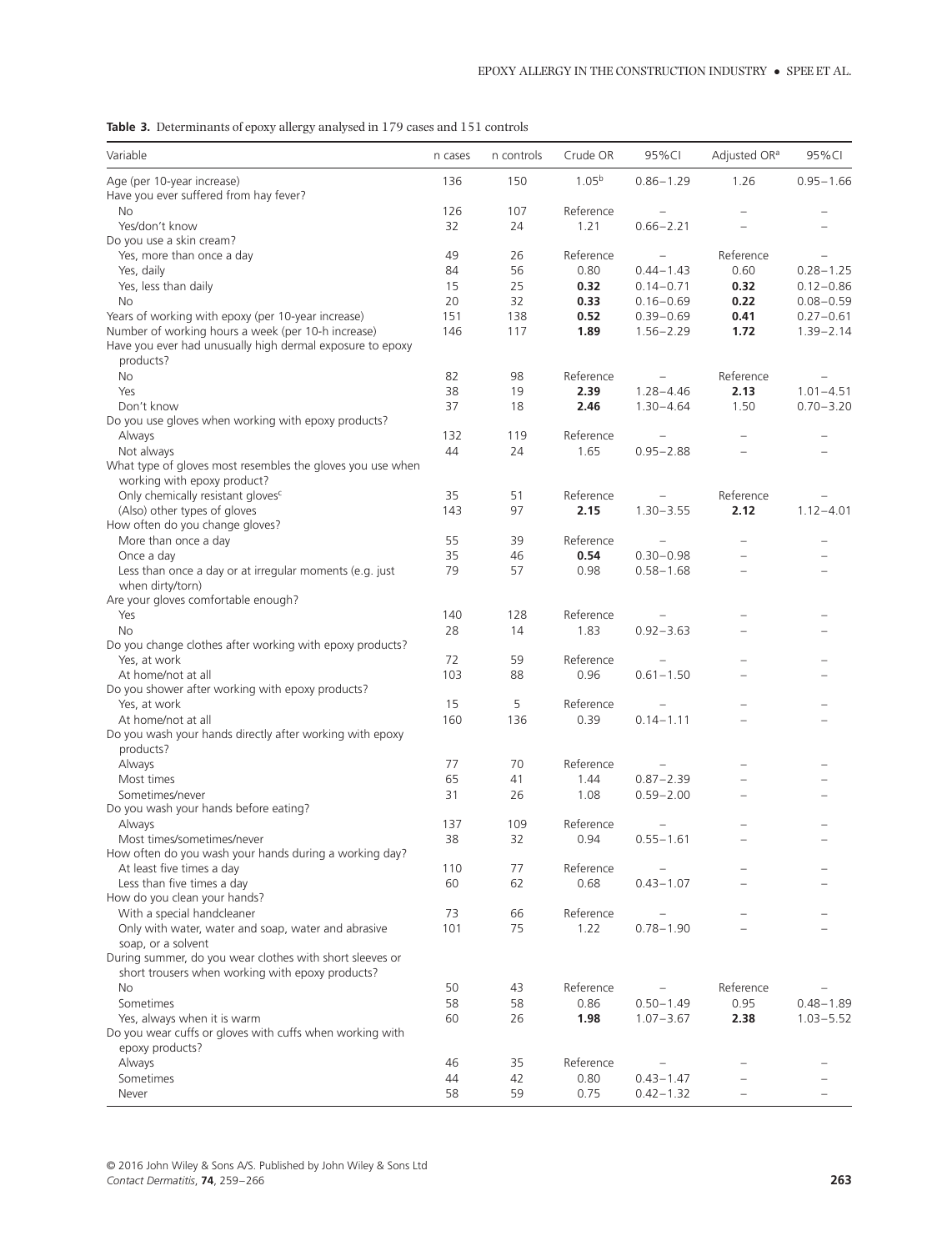| <b>Table 3. Continued</b> |  |
|---------------------------|--|
|---------------------------|--|

| Variable                                                                                                                                                                   | n cases | n controls | Crude OR  | 95%CI         | Adjusted OR <sup>a</sup> | 95%CI |
|----------------------------------------------------------------------------------------------------------------------------------------------------------------------------|---------|------------|-----------|---------------|--------------------------|-------|
| Do you wear boots or gaiters when working with epoxy products?                                                                                                             |         |            |           |               |                          |       |
| Always                                                                                                                                                                     | 18      | 13         | Reference |               |                          |       |
| Sometimes                                                                                                                                                                  | 23      | 24         | 0.69      | $0.28 - 1.73$ |                          |       |
| Never                                                                                                                                                                      | 116     | 86         | 0.97      | $0.45 - 2.10$ |                          |       |
| Do you wear knee protection when working on your knees<br>with epoxy products?                                                                                             |         |            |           |               |                          |       |
| Yes, always                                                                                                                                                                | 90      | 62         | Reference |               |                          |       |
| Yes, most times/sometimes/never                                                                                                                                            | 19      | 17         | 0.56      | $0.33 - 0.95$ |                          |       |
| Not applicable, as I never worked on my knees with                                                                                                                         | 35      | 16         | 1.51      | $0.77 - 2.96$ |                          |       |
| epoxy products<br>How do you combine the epoxy resin and hardener of the<br>epoxy product that you work most with?<br>Resin and hardener were in a dosage system/resin and | 49      | 54         | Reference |               |                          |       |
| hardener were in a closed system/the hardener was<br>poured into the resin                                                                                                 |         |            |           |               |                          |       |
| Only by pouring the hardener into the resin<br>How do you mix the epoxy product that you work most with?                                                                   | 115     | 86         | 1.47      | $0.91 - 2.37$ |                          |       |
| Using an electric mixer in an open barrel/using a closed<br>system/using a package that allows kneading without<br>opening                                                 | 138     | 113        | Reference |               |                          |       |
| Manually in an open barrel<br>How do you clean the tools of the epoxy product you work<br>most with?                                                                       | 31      | 27         | 0.94      | $0.53 - 1.67$ |                          |       |
| No cleaning, as tools were disposed of                                                                                                                                     | 26      | 28         | Reference |               |                          |       |
| Dry cleaning with a wipe/with a solvent/by sanding the<br>tools/by other means                                                                                             | 142     | 115        | 1.33      | $0.74 - 2.39$ |                          |       |

CI, confidence interval; OR, odds ratio.

Owing to missing answers, not all categories add up to 330 subjects. Complete datasets  $(n=25)$  were generated by multiple imputation. ORs were estimated by combining the results of logistic regression analysis of each multiply imputed dataset.

<sup>a</sup>Adjusted ORs were adjusted for age, years of working experience, number of working hours per week, ever having had an unusually high exposure to epoxy product during work, wearing no gloves other than chemically resistant gloves, wearing short sleeves, and using skin cream.  $b$ Bold type indicates statistically significant associations ( $p$  < 0.05).

<sup>c</sup>Nitrile and butyl rubber gloves, either entirely dipped or dipped to the cuff, are considered resistant to epoxies.

quality) do not adequately protect from skin exposure. In fact, in separate analyses, leather gloves, cotton gloves and latex household gloves were positively associated with epoxy allergy (data not shown), which confirms the conclusion of van Putten et al. (3) that inadequate gloves have an adverse effect on skin protection. The association with skin cream may be a matter of reverse causation, in the sense that people start using a skin cream once they observe their skin problems. The inverse association with years of working experience may point to a healthy worker survivor effect. Frequency of changing gloves and wearing knee protection were also inversely associated, but the associations were attenuated after adjustment. Only two earlier studies investigated determinants of epoxy exposure (6) and epoxy allergy (1, 7), in a small number of subjects. Fillenham et al. (6) reported the results of an observational study in 21 Swedish workers from eight companies, and found uncured epoxy resin on gloves, tools, and work areas. They also observed that the gloves used were often inadequate for handling epoxies. In a cross-sectional study in 22 workers from one company in Taipei, Chu et al. (7) showed that the development of allergy depends on various determinants, such as work hygiene. Workers who washed their hands after using epoxy products seemed to have a lower likelihood of developing epoxy allergy than those who did not wash their hands. In our study, the differences in hand hygiene were small:  $43\%$  (n = 77) of the cases and  $46\%$  (n = 70) of the controls always washed their hands directly after working with epoxy products. The association between poor hand hygiene and epoxy allergy was positive, but not significant.

As some controls were recruited at instruction sessions, we were unable to assess the effect of instruction in our study. However, in the group recruited directly at companies, we found a strong negative association with both oral and written safety and hygiene instruction (results not shown). Apart from the simple fact that measures tend to be more successful when people know why and how to apply them, this observation may emphasize the importance of instruction on safe working with epoxies.

The controls had worked for more years with epoxies, but the cases were exposed for more hours per week, and the cumulative exposure time of the cases was over twice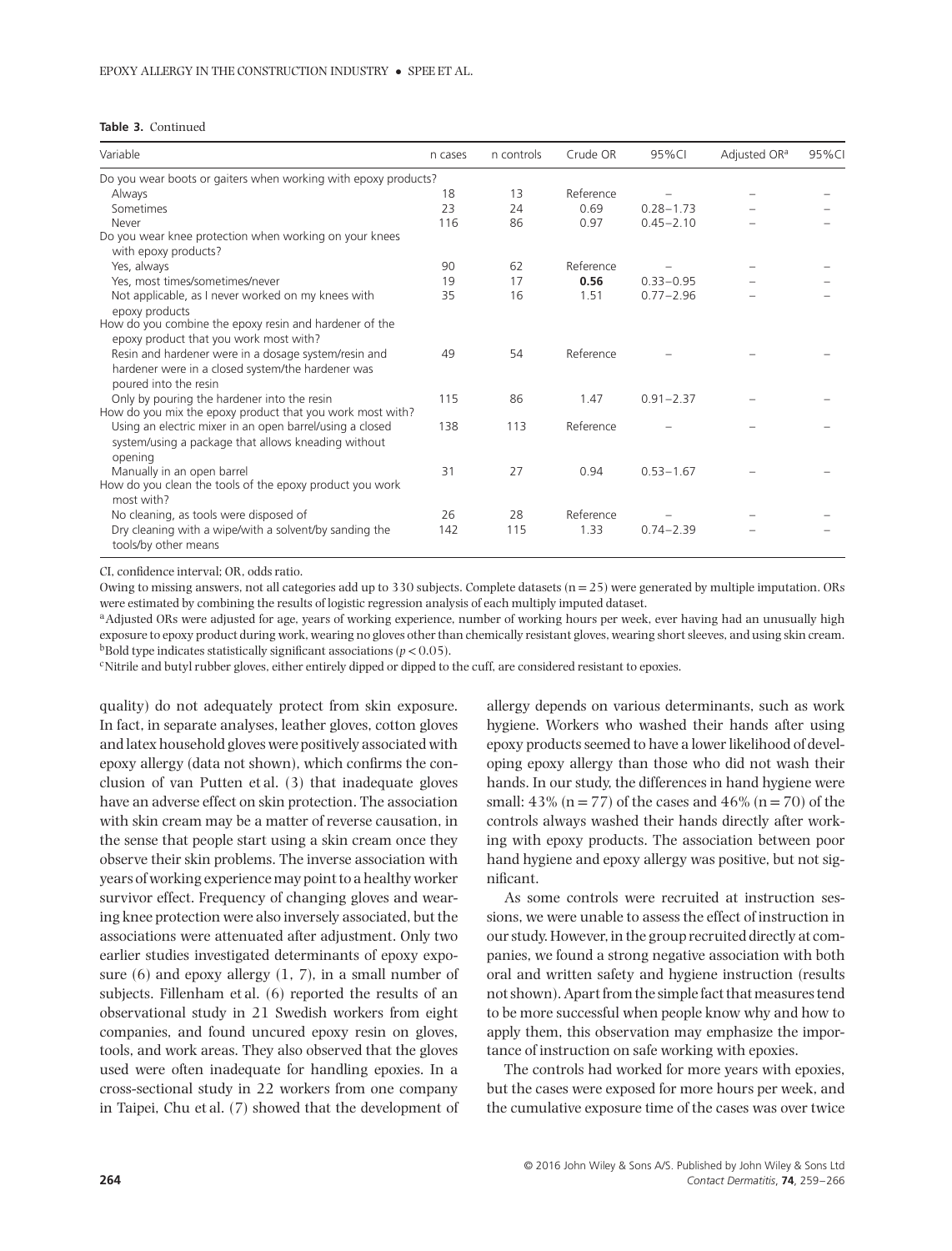

**Fig. 1**. Smoothed plots representing association between working years (a), hours per week working with epoxy products (b) and epoxy allergy, corrected for age. Red lines are based on a generalized additive model; blue lines illustrate presumed linearity, as used in the regression analyses. OR, odds ratio.

of that of the controls: cases,  $150 \text{ h} \times \text{year}/\text{week}$ ; controls,  $60 h \times$  year/week. The case group also used more products per week. Thus, epoxy allergy is associated with exposure duration per week, but negatively associated with years of exposure. The strong association between epoxy allergy and unusually high exposure also points to the importance of exposure intensity.

One of every five epoxy workers develops an allergy against epoxies (3, 4), and skin symptoms among the cases after epoxy exposure are severe. An important advantage of our study is that the cases were very well defined. All cases were shown to have epoxy allergy by means of a patch test. As expected, the prevalence of hand dermatitis among the cases was high: 88.8% had possible hand dermatitis and 55.9% had hand dermatitis according to the symptom-based questionnaire. On the photo-questionnaire, 69.3% of the cases reported skin symptoms in the highest of three categories of severity. According to the symptom-based questionnaire, 9.2% of the controls had possible hand dermatitis, and 2.2% had hand dermatitis. The prevalence of dermatitis among the controls was remarkably low. Timmerman et al. (10) mentioned a self-reported prevalence of contact dermatitis of 46.9% among construction workers. Glove use to prevent epoxy allergy may also help to prevent other skin symptoms. Furthermore, once an epoxy allergy has developed, people tend to leave the job, which may also mask the presence of other skin symptoms. Bansgaard et al. (19) studied the fate of workers who developed epoxy allergy and found that *>*80% of them avoided further exposure (change of workplace/tasks; end of job; sick leave). On the other hand, Mascaro et al. found that, in the general working population in Spain, 18% of persons with severe hand dermatitis reach a state of permanent disability (20). The questions in the Dutch study (10) were slightly different from those in our study, which makes comparison of the results somewhat uncertain. Owing to the low prevalence of dermatitis in the control group, we decided not to test the controls for epoxy allergy. In the study by Chu et al. (7), none of the asymptomatic workers reacted to the epoxy components in the patch test. Our results did not change when symptomatic controls were excluded, so we believe it unlikely that undiagnosed controls influenced the current findings. The time lag between first exposure and the development of symptoms is remarkably long. Bansgaard et al. (19) found that, among epoxy workers, 62.4% develop a skin allergy within 1 year. The explanation for this is that the occupational insurance starts after the vocational training and the probationary period. People who develop an allergy within this time are not registered in the files of BGBAU. As a consequence, the people who are most susceptible to sensitization are missed, and the number of sensitized people is underestimated.

Potential risk factors were assessed by use of a self-completed questionnaire. Retrospective data collection by questionnaire has potential limitations, such as recall bias, misclassification in answers, and socially desirable answers. To be sure that the questions were clear to the target group, we mainly used questions from validated questionnaires (8, 9). New questions were validated in a field study, which is reported elsewhere (10). The response for the control group was relatively low (29%) as compared with the case group (50%). We cannot exclude some degree of selection bias resulting from overrepresentation of controls with safer working practices, although companies were not specifically selected for good working practices. Therefore, we believe that selection bias is not a major problem in this study. Also, cases and controls showed a similar age distribution, and had work experience in the same industry. However, some overestimation of the effect of control measures cannot be entirely excluded. A longitudinal, prospective